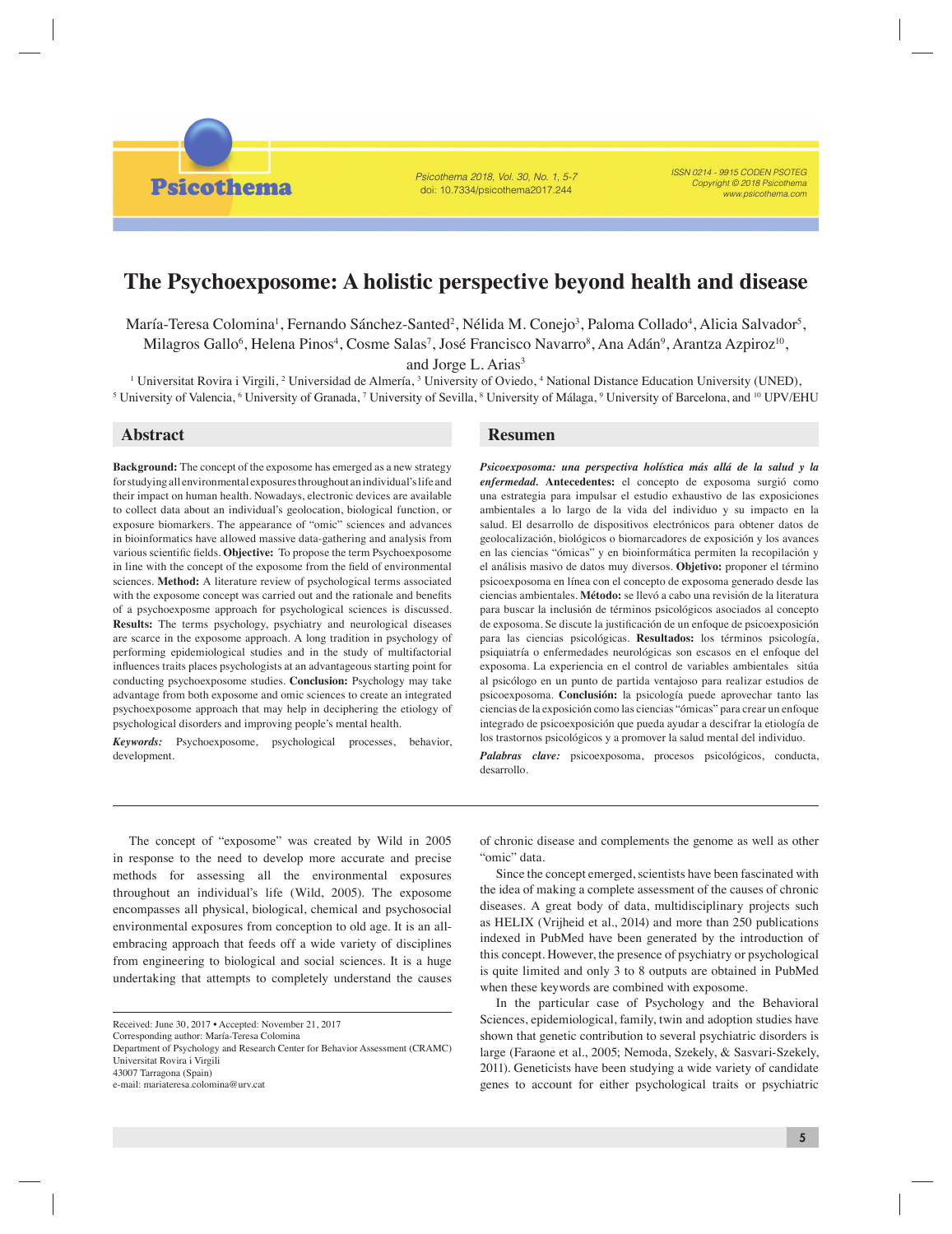diseases. In addition, genome wide association studies have provided, important data to better understand genetic contribution to traits and disease, and to design new interventions for complex diseases (Visscher et al., 2017). Moreover, recent progress in the field of epigenetics has shown the dynamic nature of gene expression control in response to environmental exposures (Rutten & Mill, 2009). Thus, DNA and changes in chromatin structure induced by life experiences play a critical role together with polymorphisms in most psychiatric disorders and other behavioral traits observed in the general population (Barker, Walton, & Cecil, 2017; Hoffmann, Sportelli, Ziller, & Spengler, 2017). In addition, current knowledge on the interaction between the body systems indicates that life experiences, chemical, biological and physical exposures have a great impact on brain function (Aguiar, Eubig, & Schantz, 2010; Tanner, Goldman, Ross, & Grate, 2014; Xu, Ha, & Basnet, 2016). During the early stages of development, the neural circuits responsible for a variety of behaviors are programmed, which makes them especially vulnerable to any adverse alteration from the environment (Jawahar, Murgatroyd, Harrison, & Baune, 2015; Maccari et al., 2017). In this regard, there is general agreement that environmental factors play an important role in triggering psychological disorders or psychopathology (Tanner et al., 2014). Indeed, Psychology has been working for years with huge cohorts and several follow-up studies have assessed numerous environmental variables (Canals, Domènech-Llaberia, Fernández-Ballart, & Martí-Henneberg, 2002). Nonetheless, tools to accurately assess life experiences and exposures have not been introduced as quickly as tools for assessing biomarkers such as those in the "omic" sciences (Wild, 2005).

As behavioral neuroscientists, we use the term Psychoexposome in an attempt to rebuild and implement a long tradition in Psychology by introducing new tools for assessing exposure and adopting a wide multidisciplinary approach. The whole history of an individual's exposures affecting psychological outcome must be included from a broader perspective. The concept of the Psychoexposome is not intended to narrow the holistic perspective of the exposome but to provide a better characterization of those exposures that are relevant to psychological function. From this frame of reference, there emerged the need to design new tools and improve the existing ones for assessing psychosocial challenge outcomes in an individual lifecycle. Nowadays, psychological approaches and refined assessment of many environmental exposures aligned with those from "omic" science may become a powerful tool for better understanding behavioral imbalances and resilience. Understanding how exposures throughout an individual's life shape the nerve cells, connections and physical features that underpin behavior has the potential to design prevention, educational and therapeutic programs to fine tune adaptive behaviors.

The impact of psychosocial environmental exposures on epigenetic regulation, the importance of psychoneuroimmunology in health and disease and the recent description of the Gut-Brain axes system are examples of how psychosocial experiences shape not only behavior but also several body functions (McDade et al., 2017). Likewise, lifelong exposures to toxins, drugs, environmental stressors such as climate changes, nutritional and/or dietary experiences, and infections, among other factors, modulate neuroendocrine, immune and inflammatory response as well as the composition and function of the microbiome (Rauh & Margolis, 2016). Remarkably, fetal life and childhood are periods of special interest in understanding the epigenetic changes induced by environmental exposures (Kundakovic & Jaric, 2017). In this regard, defective epigenetic regulation can result in the longterm reorganization of biological systems, aberrant responses to future environmental challenges (including psychological ones) or complex diseases appearing at any time of life (Hatchwell & Greally, 2007)

As well as the concept of health and disease the psychological approach includes adaptive and maladaptive behavior (Hengartner, 2015). This can also be useful so that other disciplines can identify not only disease states but also mismatches between body response and environmental challenges. This scenario is dynamic and the phenotypic expression moves along the normal continuum to the psychopathological extreme. The psychoexposome combined with genomic and epigenomic, transcriptomic, proteomic and metabolomic data in conjunction with new technologies applied at the level of the organism could be a big step forward in our understanding of behavior and psychological processes. Combining these data could become a powerful tool for unravelling the complex mechanisms involved in the regulation and development of psychological individual differences. In turn, this knowledge must be harnessed to overcome the devastating impact of some environmental exposures on mental disease.

Exposome science, however, still has to rise to some considerable challenges. On one hand, the ways in which exposure is measured must be standardized and guaranteed to be reliable since detection methods for exposures with different accuracies may lead to incorrect attributions of causality (Turner et al., 2017). On the other hand, simultaneous exposures or highly correlated variables, associated with the origin of a pathological phenotype, are unavoidable. Complex statistical approaches need to be applied to this reality and scientists must be very cautious not to make biased or wrong predictions (Manrai et al., 2017). Needless to say, experimental approaches will still be required if causality is to be inferred.

Finally, novel techniques and biosensors are now available that can improve personal assessment of internal and external exposures, as well as baseline characteristics (genomics) and intermediate effects (omics). In combination with portable resources, such as personal cellular devices, which allow geo and chrono localization or the assessment of everyday life events (Turner et al., 2017), these are likely to provide novel data on health, disease and resilience from a biopsychosocial perspective. In this context, new concepts and tools need to be developed within a broader theoretical framework in which the organism as a whole and its lifelong Psychoexposome history will be used to explain the place and time at which the various factors contribute to the normal and pathological development of the behavior.